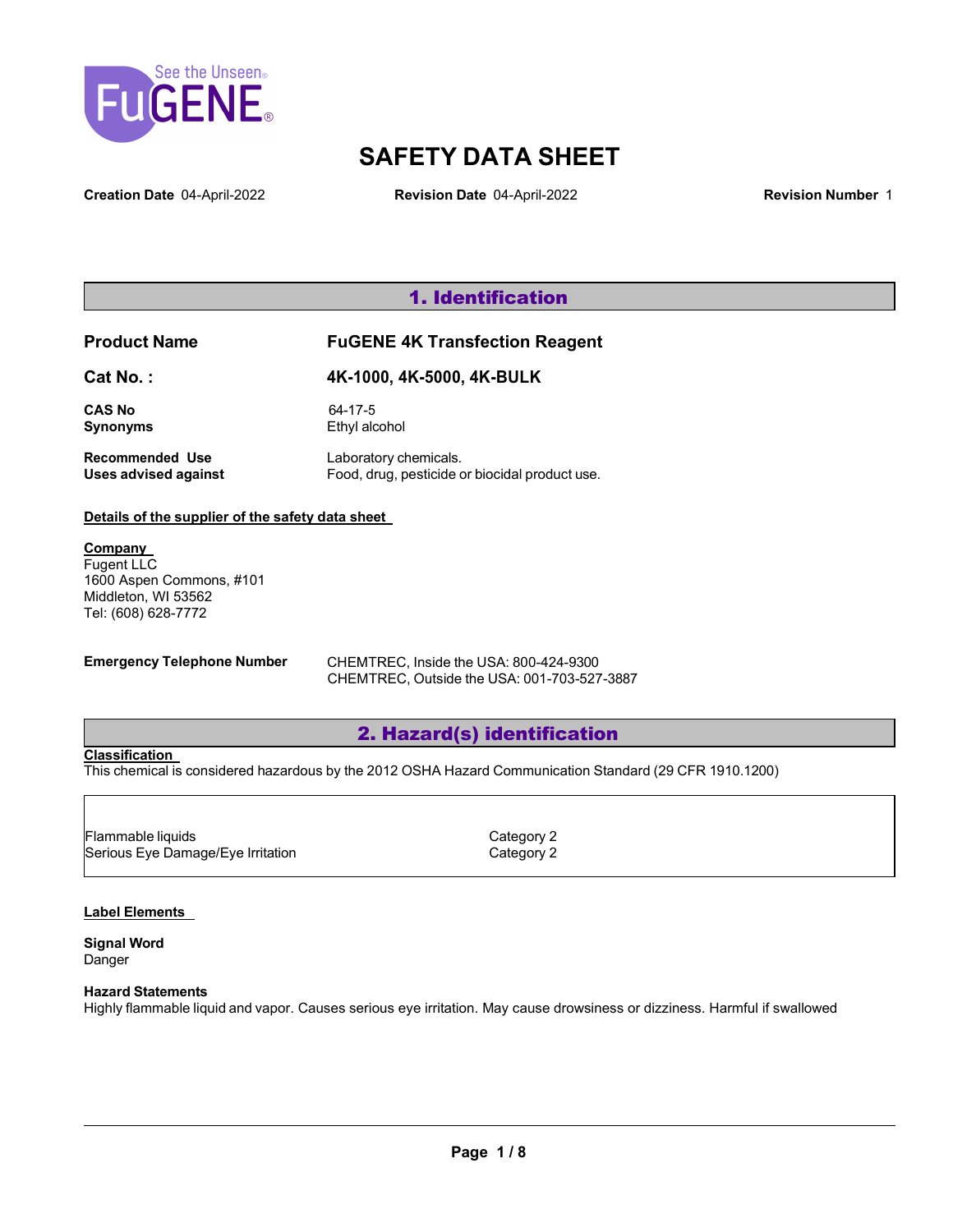

#### Precautionary Statements

#### Prevention

Keep Away from heat, sparks, and open flames.

No smoking.

Keep container tightly closed.

Avoid breathing vapors.

Wear eye protection

Wear hand protection,

Wear protective clothing

#### Response

IF exposed or concerned: Get medical attention/advice

#### Inhalation

IF INHALED: Remove victim to fresh air and keep comfortable for breathing

Skin

IF ON SKIN (or hair): Take off immediately all contaminated clothing. Rinse skin with water/shower

Eyes

IF IN EYES: Rinse cautiously with water for several minutes. Remove contact lenses, if present and easy to do. Continue rinsing If eye irritation persists seek medical attention.

#### Hazards not otherwise classified (HNOC)

WARNING. Cancer and Reproductive Harm - https://www.p65warnings.ca.gov/.

|  |  |  |  |  | 3. Composition/Information on Ingredients |
|--|--|--|--|--|-------------------------------------------|
|--|--|--|--|--|-------------------------------------------|

| Component                                                                                                                                |                                        | <b>CAS No</b>                | Weight %                                                                                        |  |
|------------------------------------------------------------------------------------------------------------------------------------------|----------------------------------------|------------------------------|-------------------------------------------------------------------------------------------------|--|
| Ethyl alcohol                                                                                                                            |                                        | 64-17-5                      | 60-80                                                                                           |  |
|                                                                                                                                          |                                        |                              |                                                                                                 |  |
|                                                                                                                                          |                                        | <b>4. First-aid measures</b> |                                                                                                 |  |
| <b>General Advice</b>                                                                                                                    | If symptoms persist, call a physician. |                              |                                                                                                 |  |
| <b>Eye Contact</b><br>Rinse immediately with plenty of water, also under the eyelids, for at least 15 minutes. Get<br>medical attention. |                                        |                              |                                                                                                 |  |
| <b>Skin Contact</b>                                                                                                                      | call a physician.                      |                              | Wash off immediately with plenty of water for at least 15 minutes. If skin irritation persists, |  |
| <b>Inhalation</b>                                                                                                                        |                                        |                              | Remove to fresh air. If not breathing, give artificial respiration. Get medical attention if    |  |
|                                                                                                                                          |                                        |                              |                                                                                                 |  |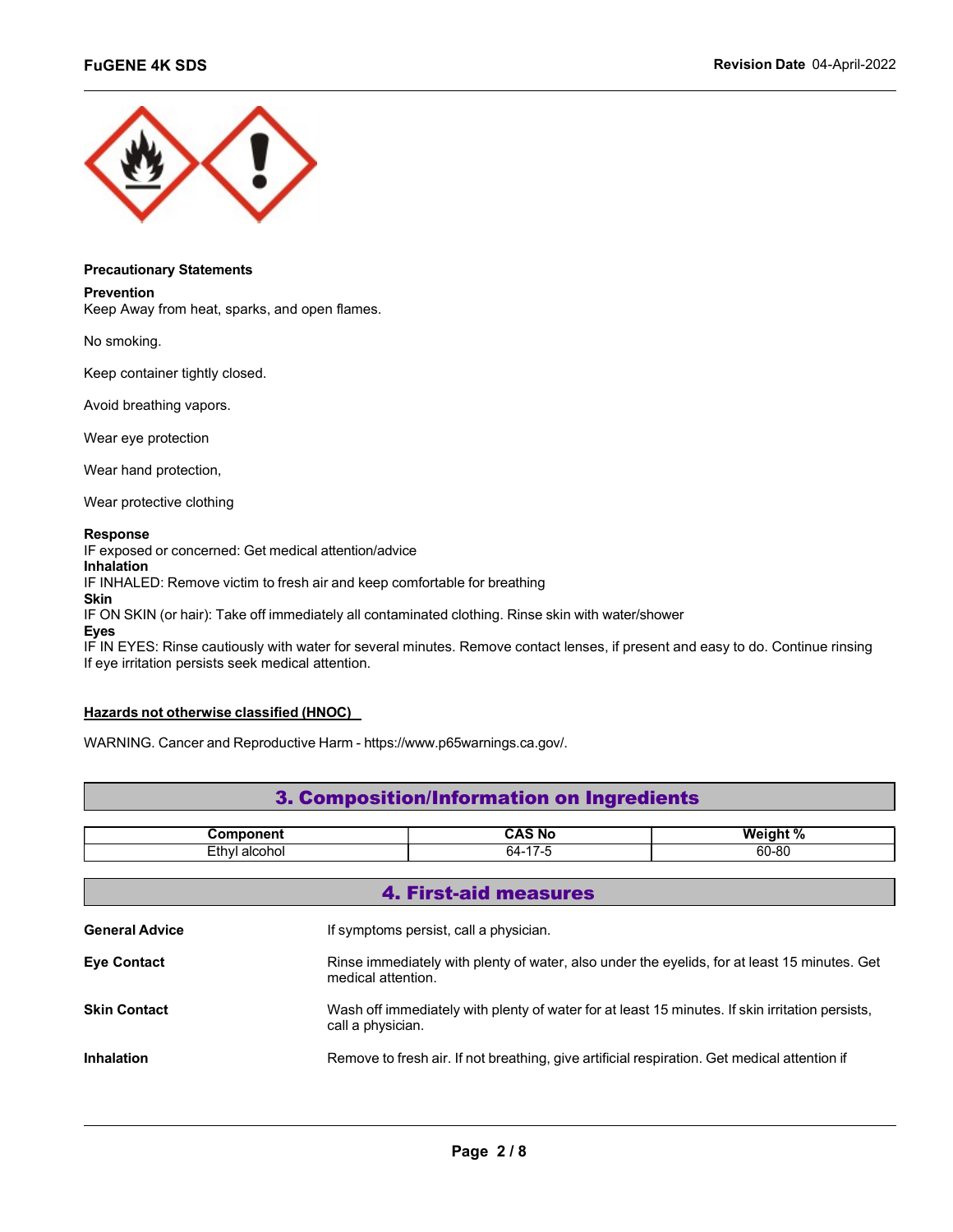| symptoms occur. |  |
|-----------------|--|
|                 |  |

| Ingestion                   | Clean mouth with water and drink afterwards plenty of water.                   |
|-----------------------------|--------------------------------------------------------------------------------|
| Most important symptoms and | None reasonably foreseeable. Inhalation of high vapor concentrations may cause |
| effects                     | symptoms like headache, dizziness, tiredness, nausea and vomiting              |
| <b>Notes to Physician</b>   | Treat symptomatically                                                          |

### 5. Fire-fighting measures

| <b>Suitable Extinguishing Media</b>                                                                 | Water spray, carbon dioxide (CO2), dry chemical, alcohol-resistant foam. Water mist may<br>be used to cool closed containers. |
|-----------------------------------------------------------------------------------------------------|-------------------------------------------------------------------------------------------------------------------------------|
| Unsuitable Extinguishing Media                                                                      | Water may be ineffective                                                                                                      |
| <b>Flash Point</b>                                                                                  | $\le$ =21 °C ( $\le$ = 70 °F)                                                                                                 |
| Method -                                                                                            | No information available                                                                                                      |
| <b>Autoignition Temperature</b>                                                                     | 425 °C / 797 °F                                                                                                               |
| <b>Explosion Limits</b><br><b>Upper</b><br>Lower                                                    | 15 vol $%$<br>$3.5$ vol %                                                                                                     |
| Sensitivity to Mechanical Impact No information available<br><b>Sensitivity to Static Discharge</b> | No information available                                                                                                      |

#### Specific Hazards Arising from the Chemical

Flammable. Risk of ignition. Vapors may form explosive mixtures with air. Vapors may travel to source of ignition and flash back. Containers may explode when heated. Thermal decomposition can lead to release of irritating gases and vapors. Keep product and empty container away from heat and sources of ignition. Vapors may form explosive mixtures with air.

#### Hazardous Combustion Products

Carbon monoxide (CO). Carbon dioxide (CO2).

Protective Equipment and Precautions for Firefighters

As in any fire, wear self-contained breathing apparatus pressure-demand, MSHA/NIOSH (approved or equivalent) and full protective gear.

| <b>NFPA</b><br><b>Health</b><br>2                                                                                                                                                                                        | <b>Flammability</b><br>3              | Instability<br>0                                                            | <b>Physical hazards</b><br>N/A                                                                                                                                                                                                                                                                                                                                                        |
|--------------------------------------------------------------------------------------------------------------------------------------------------------------------------------------------------------------------------|---------------------------------------|-----------------------------------------------------------------------------|---------------------------------------------------------------------------------------------------------------------------------------------------------------------------------------------------------------------------------------------------------------------------------------------------------------------------------------------------------------------------------------|
|                                                                                                                                                                                                                          | <b>6. Accidental release measures</b> |                                                                             |                                                                                                                                                                                                                                                                                                                                                                                       |
| <b>Personal Precautions</b>                                                                                                                                                                                              |                                       | sources of ignition. Take precautionary measures against static discharges. | Use personal protective equipment as required. Ensure adequate ventilation. Remove all                                                                                                                                                                                                                                                                                                |
| <b>Environmental Precautions</b>                                                                                                                                                                                         |                                       | Do not flush into surface water or sanitary sewer system.                   |                                                                                                                                                                                                                                                                                                                                                                                       |
| Methods for Containment and Clean Soak up with inert absorbent material. Keep in suitable, closed containers for disposal.<br>Remove all sources of ignition. Use spark-proof tools and explosion-proof equipment.<br>Up |                                       |                                                                             |                                                                                                                                                                                                                                                                                                                                                                                       |
|                                                                                                                                                                                                                          | <b>7. Handling and storage</b>        |                                                                             |                                                                                                                                                                                                                                                                                                                                                                                       |
| <b>Handling</b>                                                                                                                                                                                                          |                                       | Take precautionary measures against static discharges.                      | Wear personal protective equipment/face protection. Ensure adequate ventilation. Avoid<br>ingestion and inhalation. Do not get in eyes, on skin, or on clothing. Keep away from open<br>flames, hot surfaces and sources of ignition. Use only non-sparking tools. To avoid ignition<br>of vapors by static electricity discharge, all metal parts of the equipment must be grounded. |

Storage. **Keep containers tightly closed in a dry, cool and well-ventilated place. Keep away from**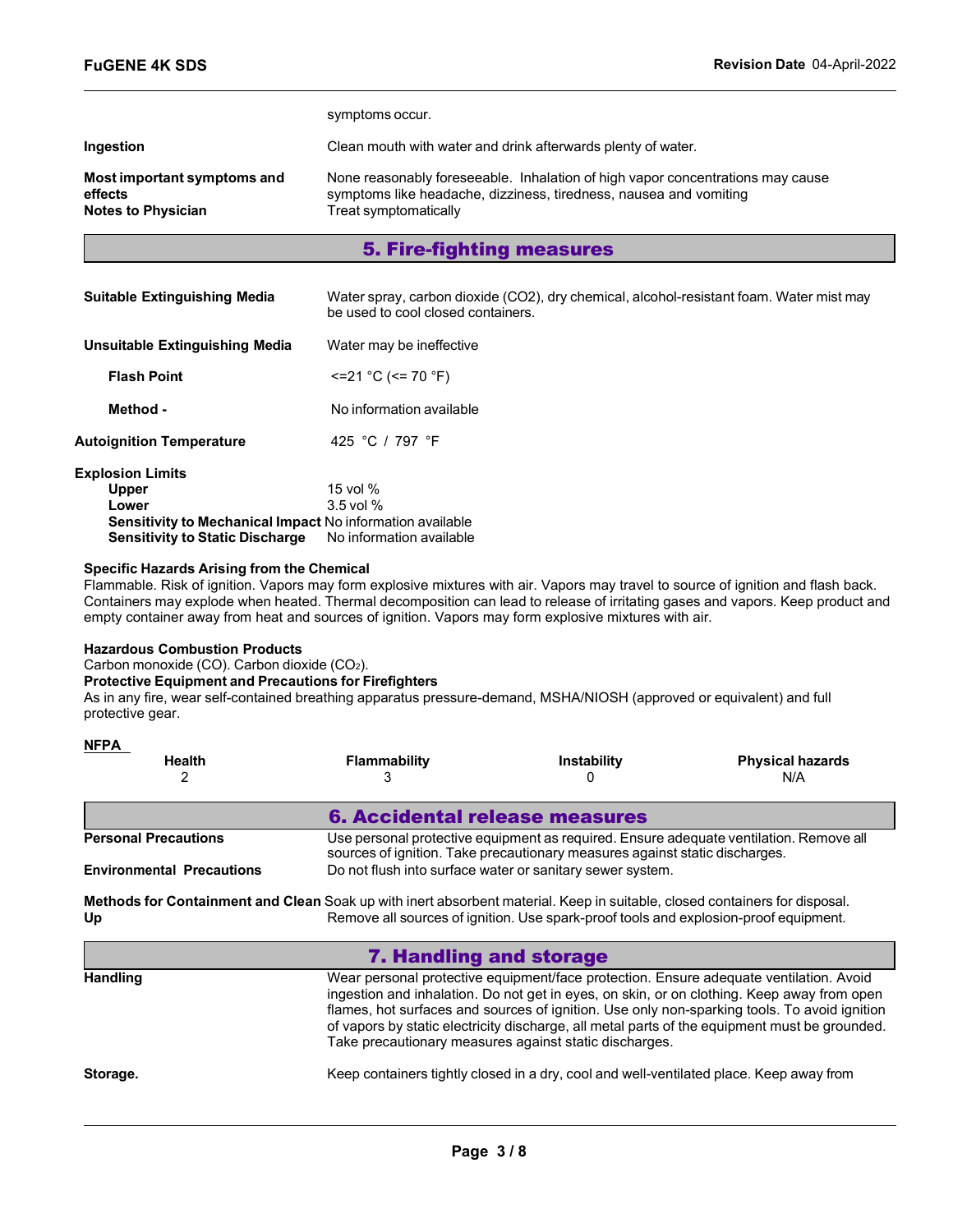heat, sparks and flame. Flammables area. Incompatible Materials. Strong oxidizing agents. Strong acids. Acid anhydrides. Acid chlorides.

## 8. Exposure controls / personal protection

#### Exposure Guidelines

| Component     | <b>ACGIH TLV</b> | <b>OSHA PEL</b>                                                                | <b>NIOSH IDLH</b>               | <b>Mexico OEL (TWA)</b> |
|---------------|------------------|--------------------------------------------------------------------------------|---------------------------------|-------------------------|
| Ethyl alcohol | STEL: 1000 ppm   | (Vacated) TWA: 1000 ppm<br>$\sqrt{\text{Vacated}}$ TWA: 1900 mg/m <sup>3</sup> | IDLH: 3300 ppm<br>TWA: 1000 ppm | STEL: 1000 ppm          |
|               |                  | TWA: 1000 ppm<br>TWA: $1900 \text{ mg/m}^3$                                    | TWA: $1900 \text{ mg/m}^3$      |                         |

#### **Legend**

ACGIH - American Conference of Governmental Industrial Hygienists OSHA - Occupational Safety and Health Administration NIOSH IDLH: NIOSH - National Institute for Occupational Safety and Health

| <b>Engineering Measures</b>          | Ensure adequate ventilation, especially in confined areas. Use explosion-proof<br>electrical/ventilating/lighting equipment. Ensure that eyewash stations and safety showers<br>are close to the workstation location.                                  |  |
|--------------------------------------|---------------------------------------------------------------------------------------------------------------------------------------------------------------------------------------------------------------------------------------------------------|--|
| <b>Personal Protective Equipment</b> |                                                                                                                                                                                                                                                         |  |
| <b>Eye/face Protection</b>           | Wear appropriate protective eyeglasses or chemical safety goggles as described by<br>OSHA's eye and face protection regulations in 29 CFR 1910.133 or European Standard<br>EN166.                                                                       |  |
| Skin and body protection             | Wear appropriate protective gloves and clothing to prevent skin exposure.                                                                                                                                                                               |  |
| <b>Respiratory Protection</b>        | Follow the OSHA respirator regulations found in 29 CFR 1910.134 or European Standard<br>EN 149. Use a NIOSH/MSHA or European Standard EN 149 approved respirator if<br>exposure limits are exceeded or if irritation or other symptoms are experienced. |  |
| <b>Hygiene Measures</b>              | When using do not eat, drink or smoke. Provide regular cleaning of equipment, work area<br>and clothing.                                                                                                                                                |  |

| 9. Physical and chemical properties     |                               |  |  |  |  |
|-----------------------------------------|-------------------------------|--|--|--|--|
| <b>Physical State</b>                   | Liquid                        |  |  |  |  |
| Appearance                              | Clear, Colorless              |  |  |  |  |
| Odor                                    | sweet, Characteristic         |  |  |  |  |
| <b>Odor Threshold</b>                   | No information available      |  |  |  |  |
| рH                                      | No information available      |  |  |  |  |
| <b>Melting Point/Range</b>              | $-114$ °C / $-173.2$ °F       |  |  |  |  |
| <b>Boiling Point/Range</b>              | 78 °C / 172.4 °F              |  |  |  |  |
| <b>Flash Point</b>                      | $\leq$ =21 °C / $\leq$ =70 °F |  |  |  |  |
| <b>Evaporation Rate</b>                 | No information available      |  |  |  |  |
| Flammability (solid,gas)                | Not applicable                |  |  |  |  |
| <b>Flammability or explosive limits</b> |                               |  |  |  |  |
| <b>Upper</b>                            | 15 vol %                      |  |  |  |  |
| Lower                                   | $3.5$ vol $%$                 |  |  |  |  |
| <b>Vapor Pressure</b>                   | No information available      |  |  |  |  |
| <b>Vapor Density</b>                    | No information available      |  |  |  |  |
| <b>Specific Gravity</b>                 | 0.80                          |  |  |  |  |
| <b>Solubility</b>                       | Soluble in water              |  |  |  |  |
| Partition coefficient; n-octanol/water  | No data available             |  |  |  |  |
| <b>Autoignition Temperature</b>         | 363 °C / 685.4 °F             |  |  |  |  |
| <b>Decomposition Temperature</b>        | No information available      |  |  |  |  |
| Viscosity                               | No information available      |  |  |  |  |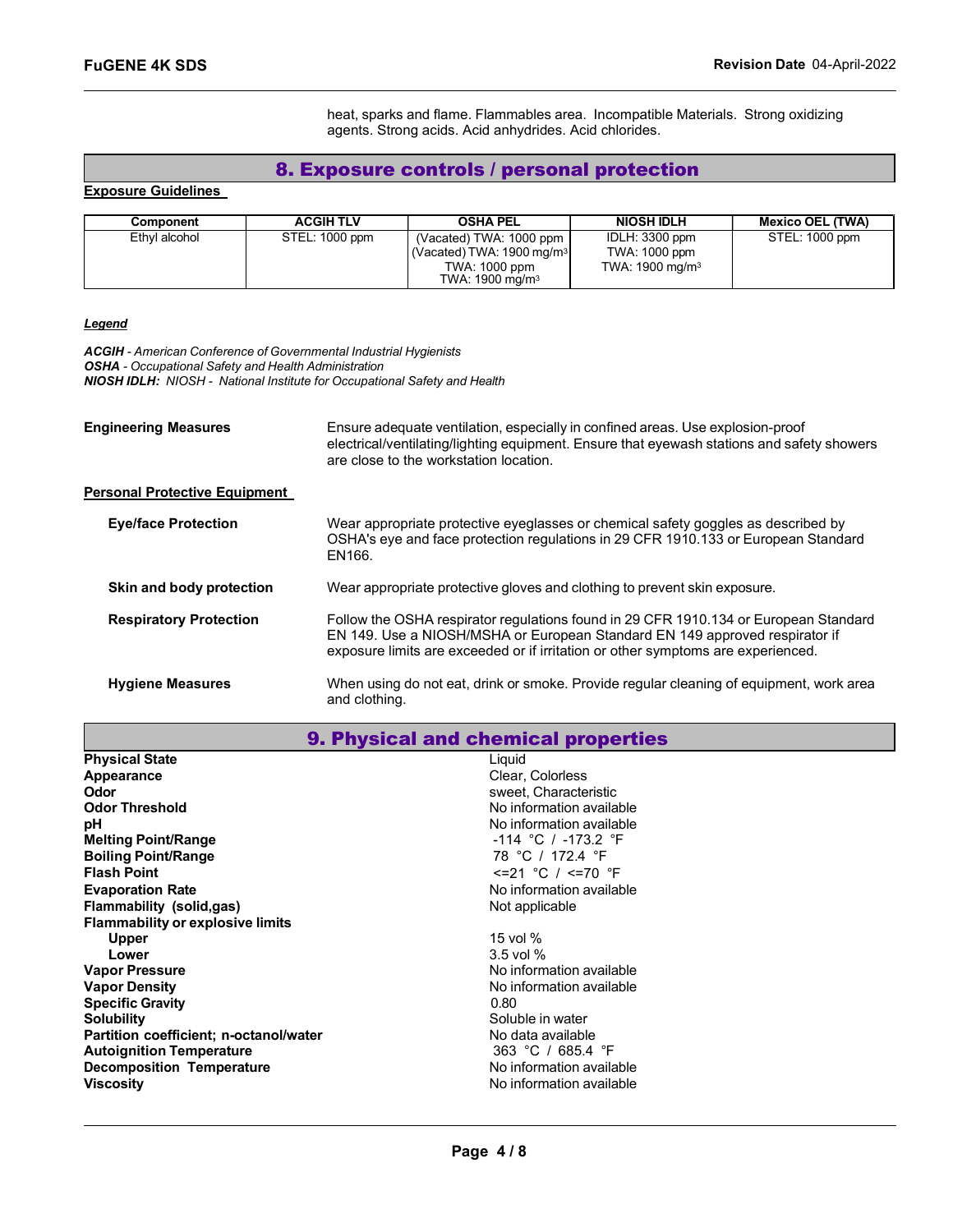| Molecular Formula       | $C2$ H <sub>6</sub> O |
|-------------------------|-----------------------|
| <b>Molecular Weight</b> | 46.07                 |

## 10. Stability and reactivity

| <b>Reactive Hazard</b>                                                      | None known, based on information available                                               |  |
|-----------------------------------------------------------------------------|------------------------------------------------------------------------------------------|--|
| <b>Stability</b>                                                            | Stable under normal conditions.                                                          |  |
| <b>Conditions to Avoid</b>                                                  | Keep away from open flames, hot surfaces and sources of ignition. Incompatible products. |  |
| <b>Incompatible Materials</b>                                               | Strong oxidizing agents, Strong acids, Acid anhydrides, Acid chlorides                   |  |
| Hazardous Decomposition Products Carbon monoxide (CO), Carbon dioxide (CO2) |                                                                                          |  |
| <b>Hazardous Polymerization</b>                                             | Hazardous polymerization does not occur.                                                 |  |
| <b>Hazardous Reactions</b>                                                  | None under normal processing.                                                            |  |

## 11. Toxicological information

#### **Acute Toxicity**

#### Product Information Component Information

| <b>UUIIIUUIIEIIIIIIUIIIIIIIIIII</b> III |                                                              |             |                                                                     |  |  |  |
|-----------------------------------------|--------------------------------------------------------------|-------------|---------------------------------------------------------------------|--|--|--|
| Component                               | LD50 Oral                                                    | LD50 Dermal | <b>LC50 Inhalation</b>                                              |  |  |  |
| Ethyl alcohol                           | $LD50 = 10470$ mg/kg<br>OCED 401 (Rat)<br>3450 mg/kg (Mouse) | Not listed  | $LC50 = 117-125$ mg/l (4h)<br>OECD 403 (rat)<br>20000 ppm/10H (rat) |  |  |  |
| <b>Toxicologically Synergistic</b>      | No information available                                     |             |                                                                     |  |  |  |
| <b>Products</b>                         |                                                              |             |                                                                     |  |  |  |

#### Delayed and immediate effects as well as chronic effects from short and long-term exposure

Irritation **Irritation** Irritating to eyes

Sensitization No information available

Carcinogenicity The table below indicates whether each agency has listed any ingredient as a carcinogen.

| Component                               | <b>CAS No</b>                                                  | <b>IARC</b> | <b>NTP</b>                                 | <b>ACGIH</b>                                        | <b>OSHA</b>                                                        | <b>Mexico</b> |  |  |  |
|-----------------------------------------|----------------------------------------------------------------|-------------|--------------------------------------------|-----------------------------------------------------|--------------------------------------------------------------------|---------------|--|--|--|
| Ethyl alcohol                           | 64-17-5                                                        | Not listed  | Known                                      | A <sub>3</sub>                                      | Not listed                                                         | A3            |  |  |  |
|                                         | <b>IARC (International Agency for Research on Cancer)</b>      |             |                                            | IARC (International Agency for Research on Cancer)  |                                                                    |               |  |  |  |
|                                         |                                                                |             |                                            | Group 1 - Carcinogenic to Humans                    |                                                                    |               |  |  |  |
|                                         |                                                                |             |                                            | Group 2A - Probably Carcinogenic to Humans          |                                                                    |               |  |  |  |
|                                         |                                                                |             |                                            | Group 2B - Possibly Carcinogenic to Humans          |                                                                    |               |  |  |  |
| <b>NTP: (National Toxicity Program)</b> |                                                                |             |                                            | NTP: (National Toxicity Program)                    |                                                                    |               |  |  |  |
|                                         |                                                                |             |                                            | Known - Known Carcinogen                            |                                                                    |               |  |  |  |
|                                         |                                                                |             |                                            |                                                     | Reasonably Anticipated - Reasonably Anticipated to be a Human      |               |  |  |  |
|                                         |                                                                |             | Carcinogen                                 |                                                     |                                                                    |               |  |  |  |
|                                         | <b>ACGIH: (American Conference of Governmental Industrial</b>  |             |                                            | A1 - Known Human Carcinogen                         |                                                                    |               |  |  |  |
| Hygienists)                             |                                                                |             |                                            | A2 - Suspected Human Carcinogen                     |                                                                    |               |  |  |  |
|                                         |                                                                |             |                                            | A3 - Animal Carcinogen                              |                                                                    |               |  |  |  |
|                                         |                                                                |             |                                            |                                                     | ACGIH: (American Conference of Governmental Industrial Hygienists) |               |  |  |  |
|                                         | <b>OSHA: (Occupational Safety &amp; Health Administration)</b> |             |                                            | OSHA: (Occupational Safety & Health Administration) |                                                                    |               |  |  |  |
|                                         |                                                                |             | X - Present                                |                                                     |                                                                    |               |  |  |  |
|                                         | <b>Mexico - Occupational Exposure Limits - Carcinogens</b>     |             |                                            | Mexico - Occupational Exposure Limits - Carcinogens |                                                                    |               |  |  |  |
|                                         |                                                                |             |                                            | A1 - Confirmed Human Carcinogen                     |                                                                    |               |  |  |  |
|                                         |                                                                |             |                                            | A2 - Suspected Human Carcinogen                     |                                                                    |               |  |  |  |
|                                         |                                                                |             |                                            | A3 - Confirmed Animal Carcinogen                    |                                                                    |               |  |  |  |
|                                         |                                                                |             |                                            | A4 - Not Classifiable as a Human Carcinogen         |                                                                    |               |  |  |  |
|                                         |                                                                |             |                                            | A5 - Not Suspected as a Human Carcinogen            |                                                                    |               |  |  |  |
| <b>Mutagenic Effects</b>                |                                                                |             | Mutagenic effects have occurred in humans. |                                                     |                                                                    |               |  |  |  |
|                                         |                                                                |             |                                            |                                                     |                                                                    |               |  |  |  |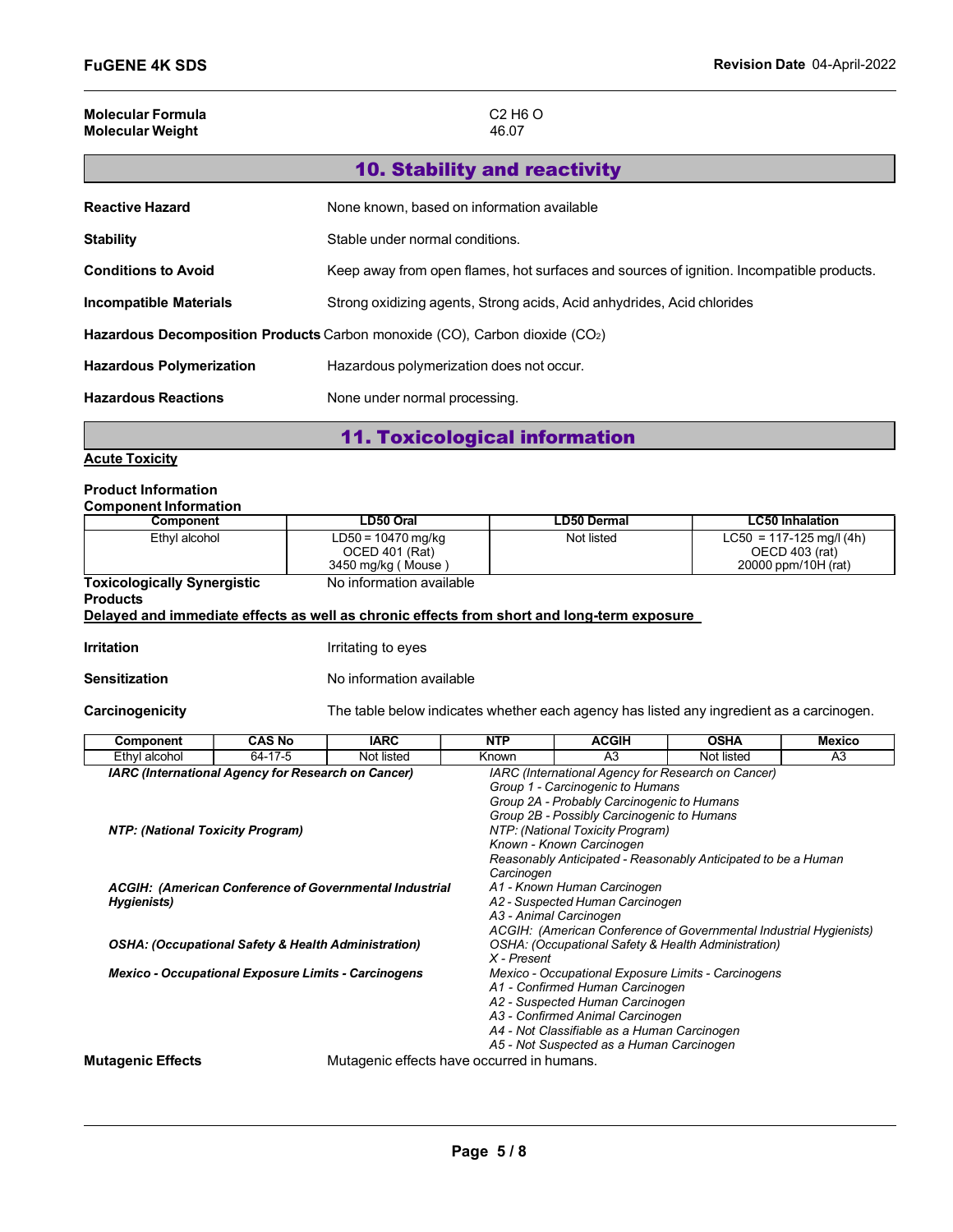| <b>Reproductive Effects</b>                                      | No information available.                                                                                              |
|------------------------------------------------------------------|------------------------------------------------------------------------------------------------------------------------|
| <b>Developmental Effects</b>                                     | Substances known to cause developmental toxicity in humans.                                                            |
| <b>Teratogenicity</b>                                            | Teratogenic effects have occurred in humans.                                                                           |
| <b>STOT - single exposure</b><br><b>STOT - repeated exposure</b> | None known<br>None known                                                                                               |
| <b>Aspiration hazard</b>                                         | No information available                                                                                               |
|                                                                  |                                                                                                                        |
| Symptoms / effects, both acute and<br>delayed                    | Inhalation of high vapor concentrations may cause symptoms like headache, dizziness,<br>tiredness, nausea and vomiting |
| <b>Endocrine Disruptor Information</b>                           | No information available                                                                                               |

12. Ecological information

#### **Ecotoxicity**

Contains a substance which is:. Toxic to aquatic organisms. The product contains following substances which are hazardous for the environment.

| Component                            | <b>Freshwater Algae</b>                         | <b>Freshwater Fish</b>                                             | <b>Microtox</b>                                                                                                              | <b>Water Flea</b>                                 |
|--------------------------------------|-------------------------------------------------|--------------------------------------------------------------------|------------------------------------------------------------------------------------------------------------------------------|---------------------------------------------------|
| Ethyl alcohol                        | $EC50 (72h) = 275$ mg/l<br>(Chlorella vulgaris) | Fathead minnow<br>(Pimephales promelas)<br>$LC50 = 14200$ mg/l/96h | Photobacterium<br>$[phosphoreum:EC50 = 34634]$<br>mg/L/30 min<br>Photobacterium<br>$phosphoreum: EC50 = 35470$<br>mg/L/5 min | $EC50 = 9268$ mg/L/48h<br>$EC50 = 10800$ mg/L/24h |
| <b>Persistence and Degradability</b> |                                                 | Persistence is unlikely based on information available.            |                                                                                                                              |                                                   |

Bioaccumulation/ Accumulation No information available.

Mobility Mobility Mobility Will likely be mobile in the environment due to its volatility.

| ---------<br>Component | lor<br>Pow |
|------------------------|------------|
| Ethyl                  | ے ،        |
| ' alcohol              | ےں.∪۔      |

### 13. Disposal considerations

Waste Disposal Methods **Chemical waste generators must determine whether a discarded chemical is classified as a** hazardous waste. Chemical waste generators must also consult local, regional, and national hazardous waste regulations to ensure complete and accurate classification.

| <b>14. Transport information</b> |                |  |  |  |  |  |
|----------------------------------|----------------|--|--|--|--|--|
| <b>DOT</b>                       |                |  |  |  |  |  |
| UN-No                            | UN1170         |  |  |  |  |  |
| <b>Proper Shipping Name</b>      | <b>ETHANOL</b> |  |  |  |  |  |
| <b>Hazard Class</b>              | 3              |  |  |  |  |  |
| <b>Packing Group</b>             | $\mathsf{I}$   |  |  |  |  |  |
| <b>TDG</b>                       |                |  |  |  |  |  |
| <b>UN-No</b>                     | UN1170         |  |  |  |  |  |
| <b>Proper Shipping Name</b>      | <b>ETHANOL</b> |  |  |  |  |  |
| <b>Hazard Class</b>              | 3              |  |  |  |  |  |
| <b>Packing Group</b>             | $\mathsf{II}$  |  |  |  |  |  |
| <b>IATA</b>                      |                |  |  |  |  |  |
| UN-No                            | UN1170         |  |  |  |  |  |
| <b>Proper Shipping Name</b>      | <b>ETHANOL</b> |  |  |  |  |  |
| <b>Hazard Class</b>              | 3              |  |  |  |  |  |
|                                  |                |  |  |  |  |  |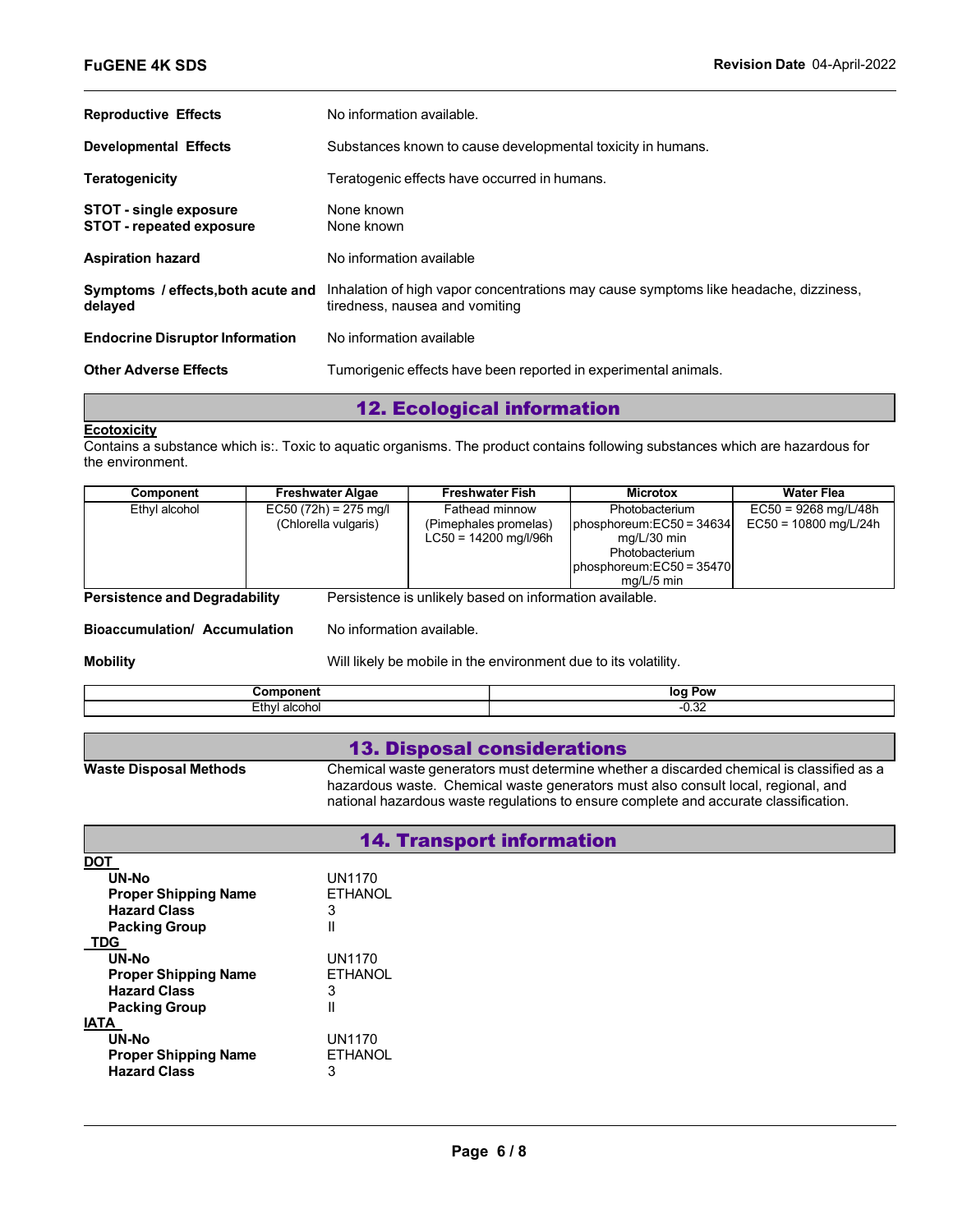| <b>Packing Group</b>        | Ш              |
|-----------------------------|----------------|
| <b>Hazard Class</b>         | 3              |
| <b>Proper Shipping Name</b> | <b>FTHANOL</b> |
| UN-No                       | UN1170         |
| <b>IMDG/IMO</b>             |                |
| <b>Packing Group</b>        |                |
|                             |                |

## 15. Regulatory information

#### United States of America Inventory

| Component          | CAS No<br>_____  | <b>TSCA</b> | ᅚᅂᅀᄮ<br>. Inventory notification -<br><b>Active-Inactive</b> | <b>TSCA</b><br><b>EPA Requiatory</b><br><b>Flags</b> |
|--------------------|------------------|-------------|--------------------------------------------------------------|------------------------------------------------------|
| Ethyl<br>l alcohol | ີ 4<br>- 64<br>. |             | ACTIVE                                                       |                                                      |

#### Legend:

TSCA US EPA (TSCA) - Toxic Substances Control Act, (40 CFR Part 710) X - Listed '-' - Not Listed

TSCA 12(b) - Notices of Export Not applicable

#### International Inventories

Canada (DSL/NDSL), Europe (EINECS/ELINCS/NLP), Philippines (PICCS), Japan (ENCS), Japan (ISHL), Australia (AICS), China (IECSC), Korea (KECL).

| Component        | <b>CAS No</b>                       | <b>DSL</b> | <b>NDSL</b> | <b>TINECC</b><br>. J. J | <b>PICCS</b> | <b>ENCS</b><br>ᄗ៴ | <b>ISHL</b> | <b>AICS</b> | <b>IECSC</b> | <b>KECL</b>                 |
|------------------|-------------------------------------|------------|-------------|-------------------------|--------------|-------------------|-------------|-------------|--------------|-----------------------------|
| Ethyl<br>alcohol | $\overline{\phantom{a}}$<br>$5/1 -$ |            |             | 200-578-6               |              |                   |             |             |              | KE<br>$-1321$ <sup>-1</sup> |

KECL - NIER number or KE number (http://ncis.nier.go.kr/en/main.do)

#### U.S. Federal Regulations

| <b>SARA 313</b>                                                       | Not applicable                     |
|-----------------------------------------------------------------------|------------------------------------|
| <b>SARA 311/312 Hazard Categories</b>                                 | See section 2 for more information |
| <b>CWA (Clean Water Act)</b>                                          | Not applicable                     |
| <b>Clean Air Act</b>                                                  | Not applicable                     |
| <b>OSHA</b> - Occupational Safety and<br><b>Health Administration</b> | Not applicable                     |
| <b>CERCLA</b>                                                         | Not applicable                     |

California Proposition 65 This product contains the following Proposition 65 chemicals. Ethyl alcohol is only a considered a Proposition 65 developmental hazard when it is ingested as an alcoholic beverage.

| Component                  | <b>CAS No</b> | California Prop. 65                                     | <b>Prop 65 NSRL</b> | Categorv                    |
|----------------------------|---------------|---------------------------------------------------------|---------------------|-----------------------------|
| Ethyl alcohol              | 64-17-5       | Development (alcoholic<br>beverages only)<br>Carcinoɑen |                     | Developmental<br>Carcinogen |
| $\cdots$ $\cdots$ $\cdots$ |               |                                                         |                     |                             |

## U.S. State Right-to-Know

#### **Regulations**

| <b>Component</b>   | . .<br>Massachusetts | Jersev<br><b>New</b> | Pennsylvania | <b>Illinois</b> | <b>Rhode Island</b> |
|--------------------|----------------------|----------------------|--------------|-----------------|---------------------|
| Eth۱<br>alcoho<br> |                      |                      |              |                 |                     |